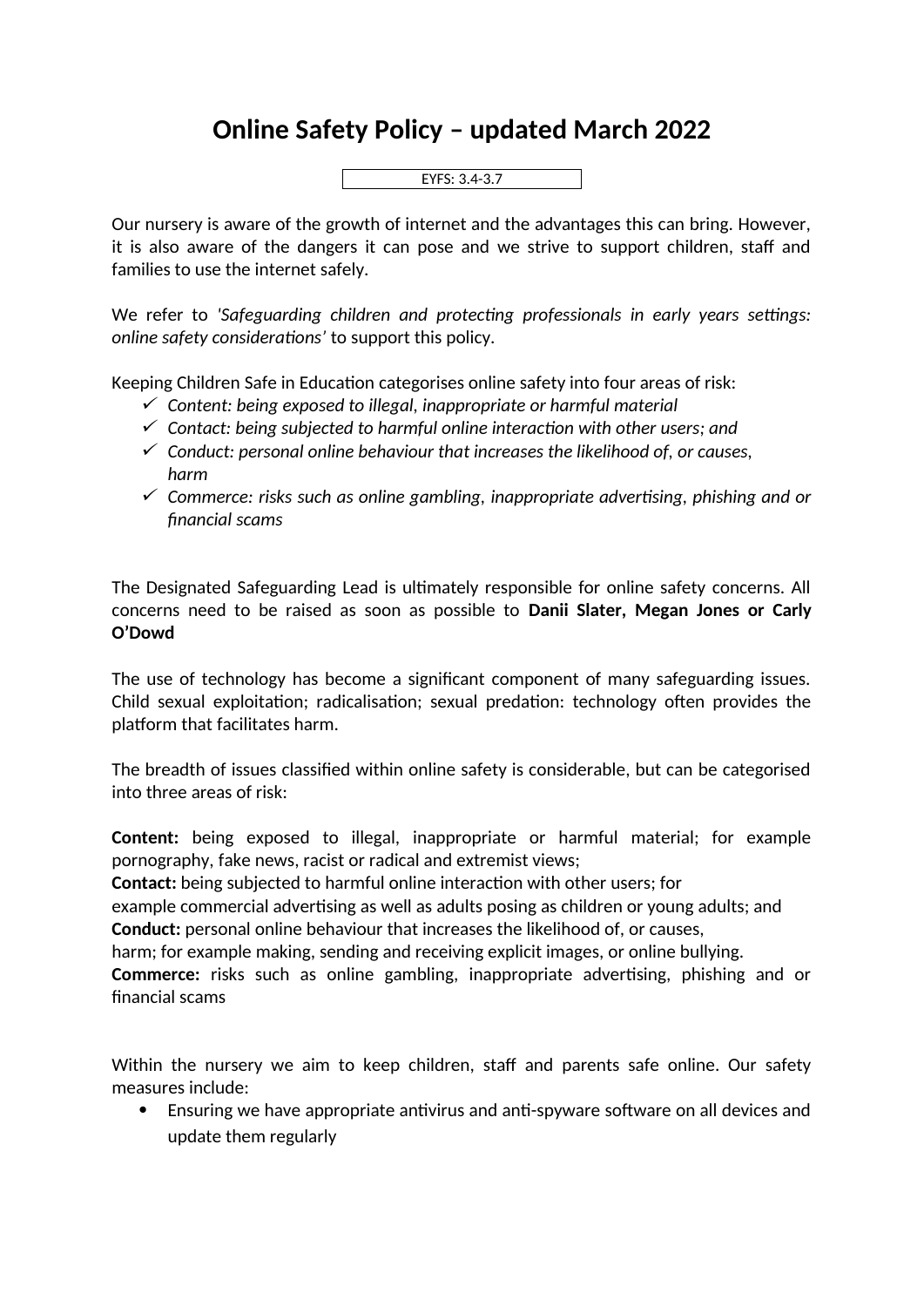- Ensure content blockers and filters are on all our devices, e.g. computers, laptops, tablets and any mobile devices
- Ensuring all devices are password protected and screen locks. Practitioners are reminded to use complex strong passwords that are kept safe and secure, changed regularly and are not written down
- Monitoring all internet usage across the setting
- Providing secure storage of all nursery devices at the end of each day
- Ensuring no social media or messaging apps are installed on nursery devices
- Reviewing all apps or games downloaded onto devices ensuring they are age and content appropriate
- Using only nursery devices to record/photograph children in the setting
- Never emailing personal or financial information
- Reporting emails with inappropriate content to the internet watch foundation (IWF www.iwf.org.uk)
- Teaching children how to stay safe online and report any concerns they have
- Ensuring children are supervised when using internet connected devices
- Using tracking software to monitor suitability of internet usage (for older children)
- Not permitting staff or visitors to access to the nursery Wi-Fi
- Talking to children about 'stranger danger' and deciding who is a stranger and who is not; comparing people in real life situations to online 'friends'
- When using Skype and FaceTime (where applicable) discussing with the children what they would do if someone they did not know tried to contact them
- Providing training for staff, at least annually, in online safety and understanding how to keep children safe online. We encourage staff and families to complete an online safety briefing, which can be found at [https://moodle.ndna.org.uk](https://moodle.ndna.org.uk/course/index.php?categoryid=27)
- Staff model safe practice when using technology with children and ensuring all staff abide by an acceptable use policy; instructing staff to use the work IT equipment for matters relating to the children and their education and care. No personal use will be tolerated (see acceptable IT use policy)
- Monitoring children's screen time to ensure they remain safe online and have access to material that promotes their development. We will ensure that their screen time is within an acceptable level and is integrated within their programme of learning
- Making sure physical safety of users is considered including the posture of staff and children when using devices
- Being aware of the need to manage our digital reputation, including the appropriateness of information and content that we post online, both professionally and personally. This is continually monitored by the setting's management
- Ensuring all electronic communications between staff and parents is professional and takes place via the official nursery communication channels, e.g. the setting's email addresses and telephone numbers. This is to protect staff, children and parents.